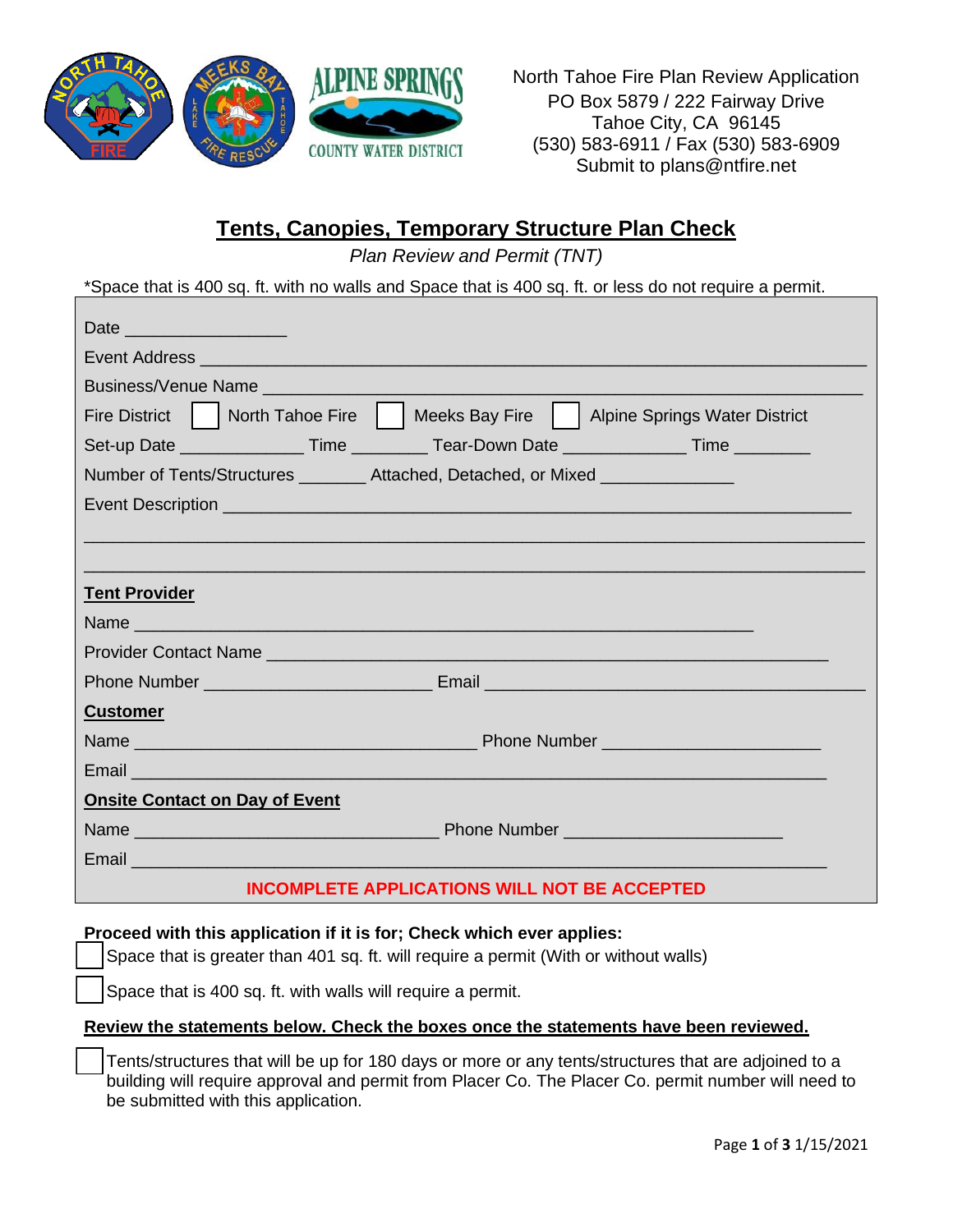| Review the submittal requirements below. NTFPD is no longer able to approve plans with<br>conditions. If any of the requirements are missing, plans will not be approved and will be subject to<br>resubmittals and resubmittal fees.                                                                                    |
|--------------------------------------------------------------------------------------------------------------------------------------------------------------------------------------------------------------------------------------------------------------------------------------------------------------------------|
| The permit will be issued at the event site once the final inspection is completed and passed.                                                                                                                                                                                                                           |
| Tents, Canopies, Temporary Structure Plan Check:<br>Check the requirements to ensure all are met prior to submitting.                                                                                                                                                                                                    |
| A Site Plan showing the entire area of the event                                                                                                                                                                                                                                                                         |
| Applicable building codes and standards must be noted on the cover sheet, including the<br>NTFPD or MBFPD amended fire code                                                                                                                                                                                              |
| Identify the location and size of the tent(s) provided with occupancy load per CFC chapter 10<br>Note: divide overall floor space by net per person for approved occupant load. Per CFC CVC<br>Table 1004.1.2                                                                                                            |
| Identify the number and location of exits and illuminated exit signs per CFC Table 3103.12.2                                                                                                                                                                                                                             |
| Identify aisle width measurements to meet accessibility requirements per CFC 3103.12.5                                                                                                                                                                                                                                   |
| Provide a plan showing where all seating or displays will be located                                                                                                                                                                                                                                                     |
| Identify the location of the path of travel within and outside of the structure with clearances                                                                                                                                                                                                                          |
| Identify location of fire extinguishers (2A10BC minimum) every 75 feet, mounted at 4 feet                                                                                                                                                                                                                                |
| Identify the location of all accessible parking stalls and the loading area                                                                                                                                                                                                                                              |
| Identify roadway widths and fire/emergency lane access                                                                                                                                                                                                                                                                   |
| Provide documentation of flame retardant rating for tent materials per CSFM                                                                                                                                                                                                                                              |
| Identify location of heaters and propane tanks                                                                                                                                                                                                                                                                           |
| Identify location of any coverings and any fabrics                                                                                                                                                                                                                                                                       |
| Identify location of cooking area and any open flame devices                                                                                                                                                                                                                                                             |
| Pre-Development Meeting Findings/Alternate Materials and Methods Request (If applicable)                                                                                                                                                                                                                                 |
| I hereby acknowledge that I have read the Fire District's requirements above for plan review.<br>Furthermore, I acknowledge that if any of the requirements are not complied with, the plans/project will<br>fail review and will be subject to resubmittals and resubmittal fees. By signing below, I am verifying that |

Signature\_\_\_\_\_\_\_\_\_\_\_\_\_\_\_\_\_\_\_\_\_\_\_\_\_\_\_\_\_\_ Date \_\_\_\_\_\_\_\_\_\_\_\_\_\_\_\_\_\_\_\_\_\_

I have met the requirements for this submittal.